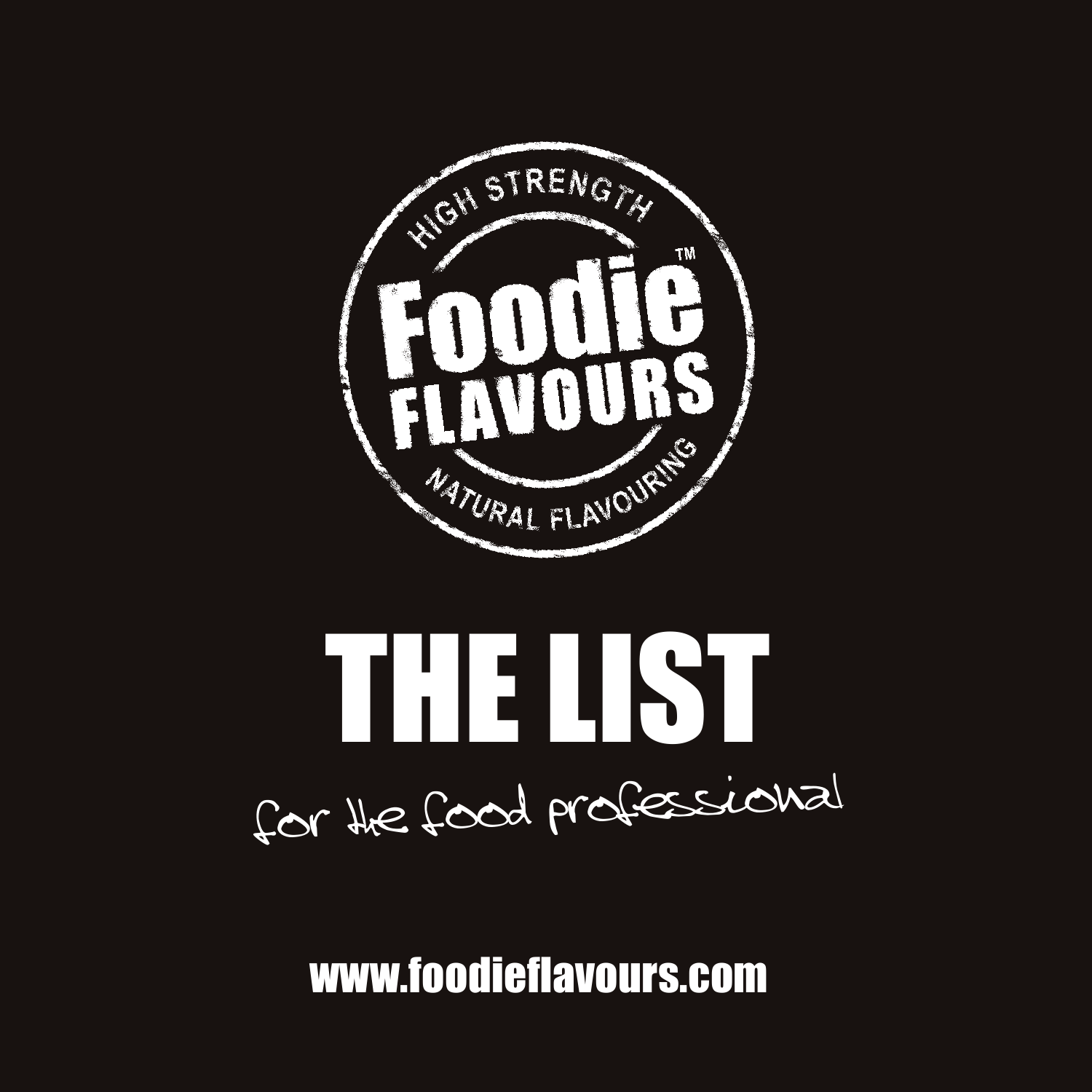## Seriously professional flavours for serious foodies.

✓ Natural ✓ Professional **✓ Vegetarian and Vegan** ✓ Gluten-free ✓ Egg-free ✓ Dairy-free  $\sqrt{\frac{N_{\text{U}} + \text{free}}{N_{\text{U}}}$ ◆ No added sugar ✓ Made in the UK



Almond Amaretto Aniseed Apple Apricot Bacon Bakewell Banana Banoffee **Barbeque** Basil Beef Beer Bergamot Berry Black Pepper **Blackberry** Blackcurrant **Blueberry** Brandy Bubblegum **Bunspice Butter Butterscotch** Butter Rum

Candy Floss Caramel Caramel, Buttery Caramel, Dulce de Leche Cardamom Chargrill Cheese Cheese, Cheddar Cheese, Cottage Cheese, Emmental Cheese, Goats Cheese, Gruyere Cheese, Mature Cheddar Cheese, Mozzarella Cheese, Nacho Cheese, Parmesan Cheese, Pecorino Cheese, Stilton Cheesecake **Cherry** Chestnut Chicken Chilli Chilli Extract **Chipotle**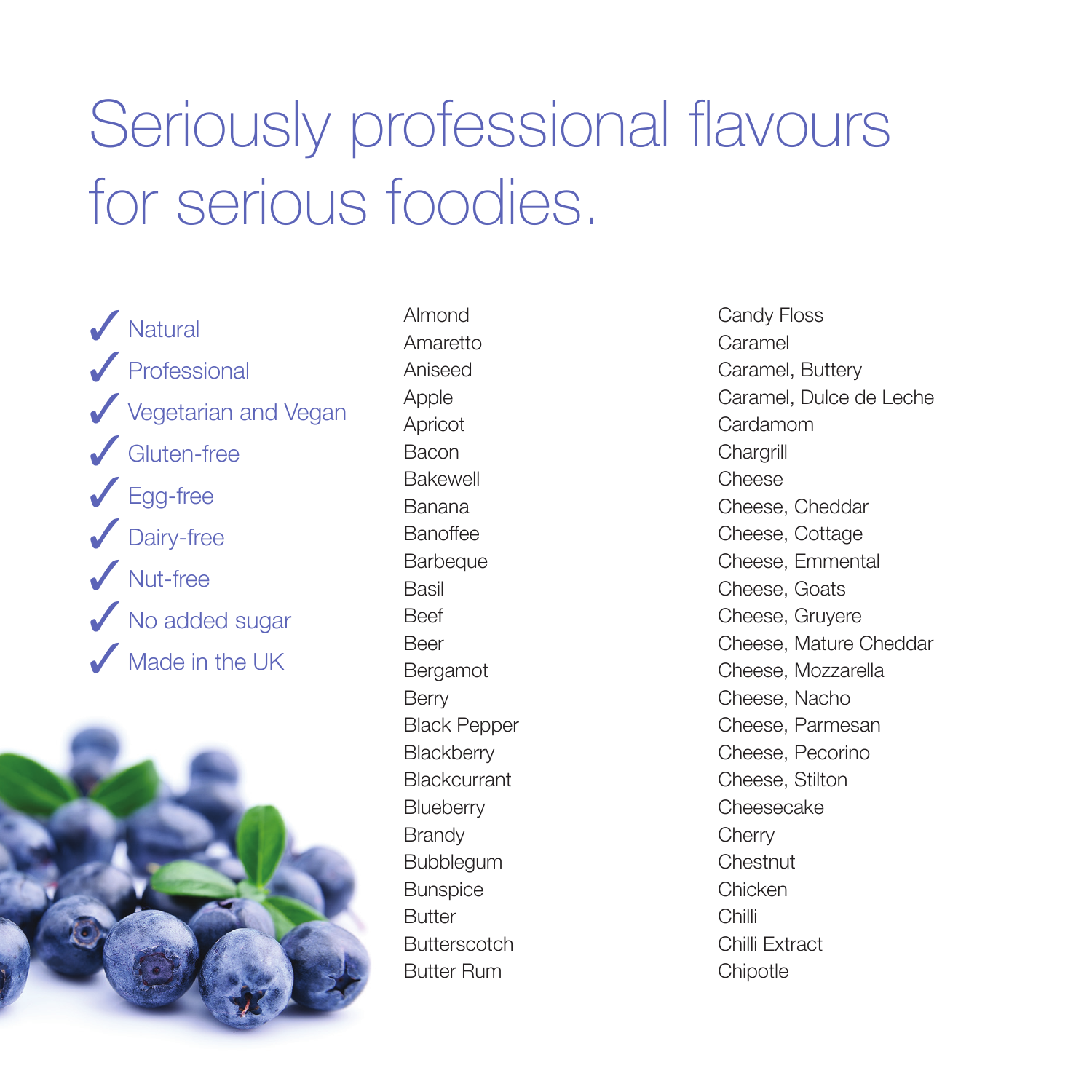**Foodie Flavours**<sup> $M$ </sup> - the recognised brand for professional high strength natural flavouring. Complete solution from flavour creation, through bottling & packaging, to delivery.

Chocolate Chocolate Brioche Chocolate, Hazelnut Chocolate, Mint Chocolate, Orange Chocolate, White Christmas Pudding Cider Cinnamon Clove Coconut Coconut, Toasted **Coffee** Coffee, Mocha Coffee, Cappuccino Cola Cookies & Cream Coriander **Cranberry** Cream Cucumber Cumin Curry Custard Damson

Dandelion & Burdock Dill **Doughnut** Duck Elderflower Extract Espresso Fig Fir Needle Garden Mint Garlic Gin **Ginger** Ginger Extract Ginger, Hot **Gingerbread** Grape **Grapefruit** Green Tea Guava Ham Hazelnut **Hibiscus** Honey Honeycomb Irish Cream

Irish Stout Jalapeño **Juniper** Kiwi Lavender Lemon Lemon & Lime Lemon Oil Lemon Oil Sicilian **Lemongrass** Lemongrass Extract Lime Lime Oil Liquorice Lychee Mango Maple Meat Enhancer Mediterranean Milk Milk, Condensed Milk Mince Pie Mint Mint, Peppermint Mint, Peppermint Oil